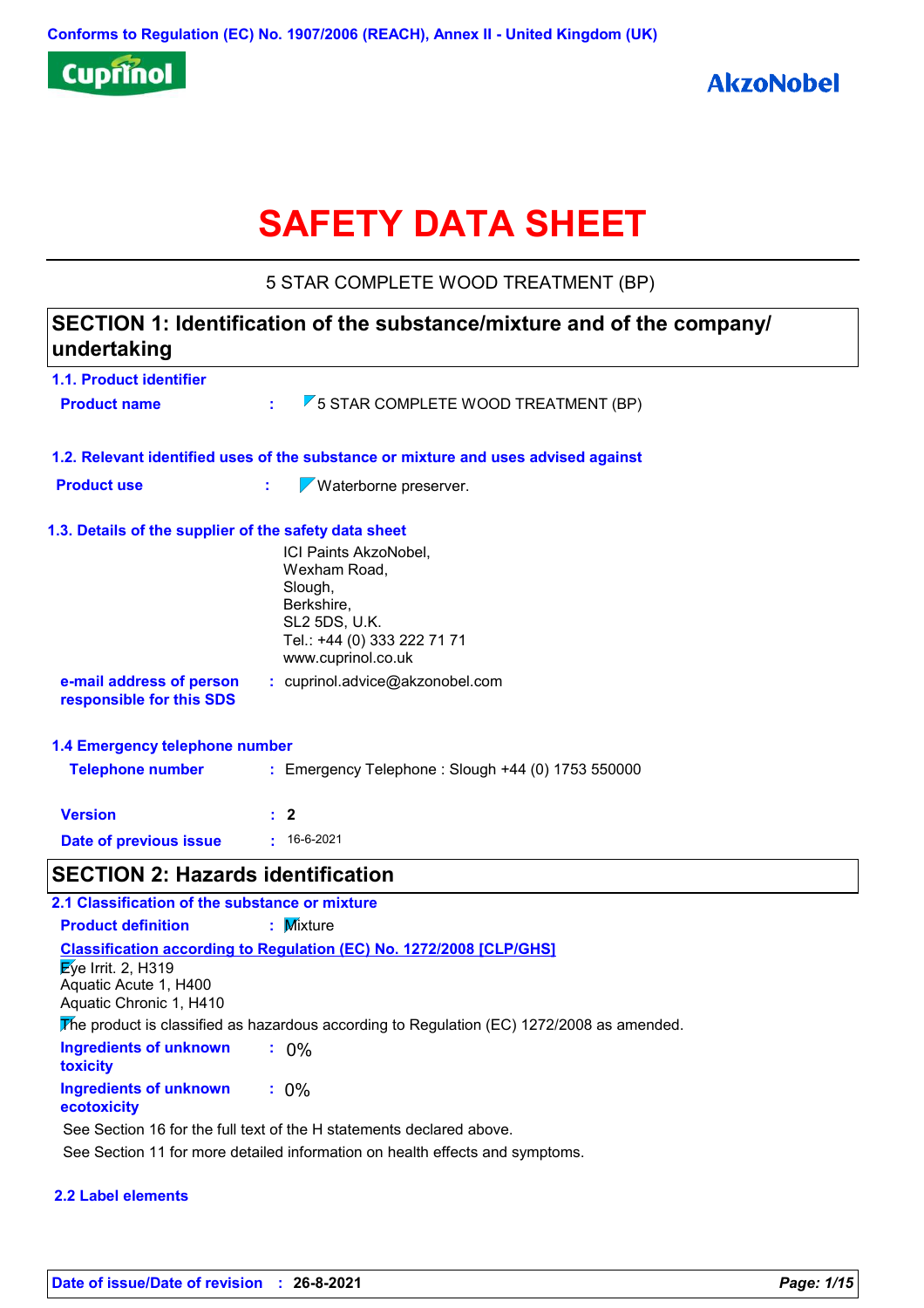# **SECTION 2: Hazards identification**

| <b>Hazard pictograms</b>                                                                                                                                        | ÷                                                                                                                                                                                                                                                                    |
|-----------------------------------------------------------------------------------------------------------------------------------------------------------------|----------------------------------------------------------------------------------------------------------------------------------------------------------------------------------------------------------------------------------------------------------------------|
| <b>Signal word</b>                                                                                                                                              | <b>Marning</b>                                                                                                                                                                                                                                                       |
| <b>Hazard statements</b>                                                                                                                                        | $\mathbf{B}$ $\mathbf{H}$ 319 - Causes serious eye irritation.<br>H410 - Very toxic to aquatic life with long lasting effects.                                                                                                                                       |
| <b>Precautionary statements</b>                                                                                                                                 |                                                                                                                                                                                                                                                                      |
| <b>General</b>                                                                                                                                                  | $\therefore$ $\mathsf{P}$ 102 - Keep out of reach of children.<br>P101 - If medical advice is needed, have product container or label at hand.                                                                                                                       |
| <b>Prevention</b>                                                                                                                                               | $P280$ - Wear eye or face protection.<br>P273 - Avoid release to the environment.<br>P264 - Wash hands thoroughly after handling.                                                                                                                                    |
| <b>Response</b>                                                                                                                                                 | $P391$ - Collect spillage.<br>P305 + P351 + P338 - IF IN EYES: Rinse cautiously with water for several minutes.<br>Remove contact lenses, if present and easy to do. Continue rinsing.<br>P337 + P313 - If eye irritation persists: Get medical advice or attention. |
| <b>Storage</b>                                                                                                                                                  | <b>Not applicable.</b>                                                                                                                                                                                                                                               |
| <b>Disposal</b>                                                                                                                                                 | P501 - Dispose of contents and container in accordance with all local, regional,<br>national or international regulations.                                                                                                                                           |
| <b>Supplemental label</b><br>elements                                                                                                                           | Contains permethrin (ISO), propiconazole (ISO), IPBC and 1,2-benzisothiazol-3(2H)-<br>one. May produce an allergic reaction.                                                                                                                                         |
| <b>Annex XVII - Restrictions</b><br>on the manufacture,<br>placing on the market and<br>use of certain dangerous<br>substances, mixtures and<br><b>articles</b> | Not applicable.                                                                                                                                                                                                                                                      |
| <b>Special packaging requirements</b>                                                                                                                           |                                                                                                                                                                                                                                                                      |
| <b>Containers to be fitted</b><br>with child-resistant<br>fastenings                                                                                            | : Mot applicable.                                                                                                                                                                                                                                                    |
| <b>Tactile warning of danger</b>                                                                                                                                | Not applicable.                                                                                                                                                                                                                                                      |
| <b>2.3 Other hazards</b>                                                                                                                                        |                                                                                                                                                                                                                                                                      |
| <b>Product meets the criteria</b><br>for PBT or vPvB according<br>to Regulation (EC) No.<br>1907/2006, Annex XIII                                               | This mixture does not contain any substances that are assessed to be a PBT or a<br>vPvB.                                                                                                                                                                             |
| Other hazards which do<br>not result in classification                                                                                                          | Mone known.                                                                                                                                                                                                                                                          |

# **SECTION 3: Composition/information on ingredients**

| <b>Product/ingredient name</b> | <b>Identifiers</b>  | $\%$   | <b>Regulation (EC) No.</b><br>1272/2008 [CLP] | <b>Type</b> |
|--------------------------------|---------------------|--------|-----------------------------------------------|-------------|
| Alcohols, C9-11, ethoxylated   | CAS: 68439-46-3     | $≤2,5$ | Eye Dam. 1, H318                              | $[1]$       |
| permethrin (ISO)               | EC: 258-067-9       | ≤0,3   | Acute Tox. 4, H302                            | [1]         |
|                                | CAS: 52645-53-1     |        | Acute Tox. 4, H332                            |             |
|                                | Index: 613-058-00-2 |        | Skin Sens. 1, H317                            |             |
|                                |                     |        | Aquatic Acute 1, H400                         |             |
|                                |                     |        | $(M=1000)$                                    |             |
|                                |                     |        | Aquatic Chronic 1,                            |             |
|                                |                     |        | H410 (M=1000)                                 |             |
| propiconazole (ISO)            | EC: $262-104-4$     | < 0.3  | Acute Tox. 4, H302                            | $[1]$       |
|                                | CAS: 60207-90-1     |        | <b>Skin Sens. 1, H317</b>                     |             |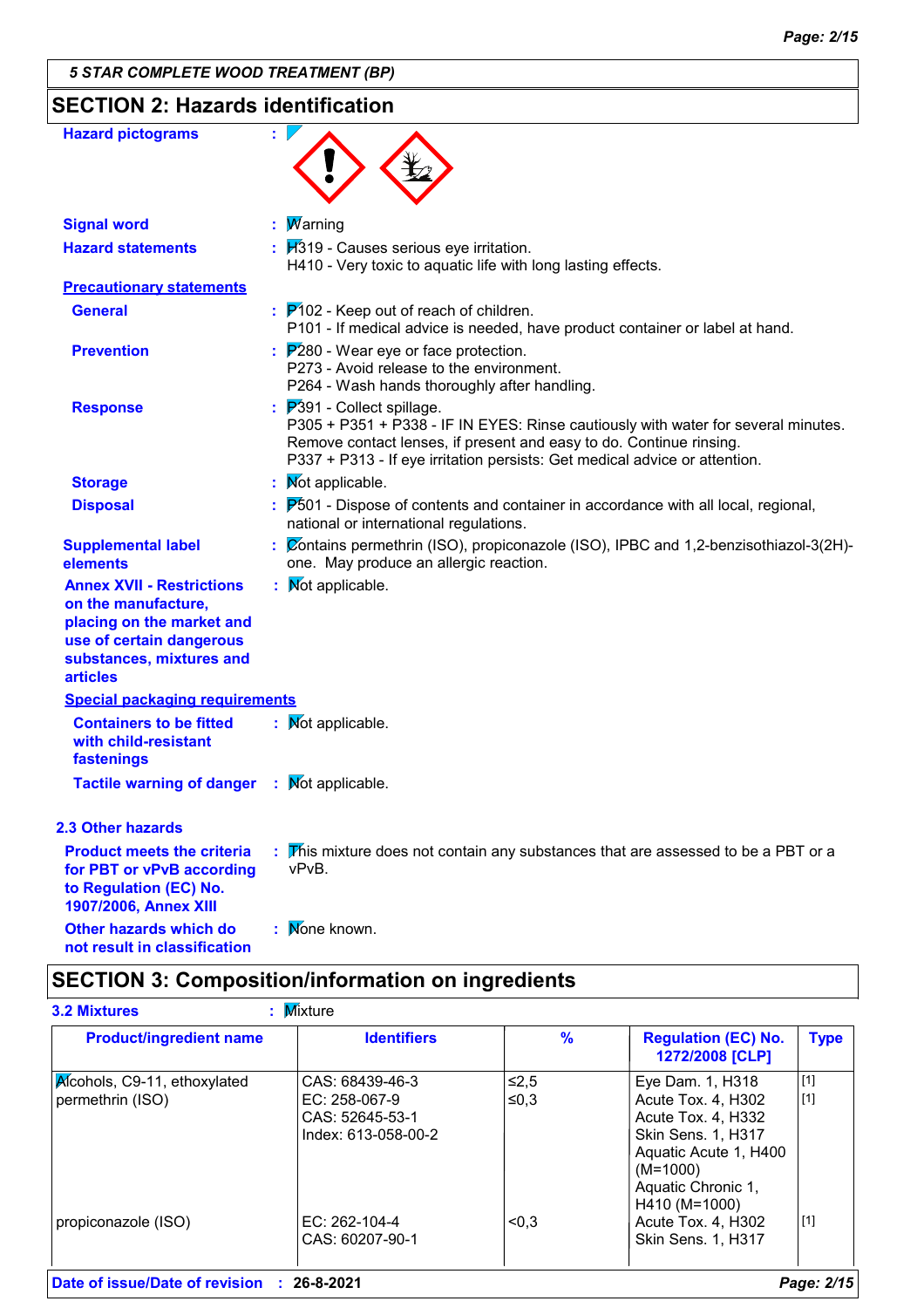# **SECTION 3: Composition/information on ingredients**

|             | Index: 613-205-00-0                                     |       | Repr. 1B, H360D<br>Aquatic Acute 1, H400<br>$(M=1)$<br>Aquatic Chronic 1,<br>$H410 (M=1)$                                                                                                                                                    |         |
|-------------|---------------------------------------------------------|-------|----------------------------------------------------------------------------------------------------------------------------------------------------------------------------------------------------------------------------------------------|---------|
| <b>IPBC</b> | EC: 259-627-5<br>CAS: 55406-53-6<br>Index: 616-212-00-7 | ≤0,3  | Acute Tox. 4, H302<br>Acute Tox. 3, H331<br>Eye Dam. 1, H318<br><b>Skin Sens. 1, H317</b><br>STOT RE 1, H372<br>Aquatic Acute 1, H400<br>$(M=10)$<br>Aquatic Chronic 1,<br>$H410 (M=1)$                                                      | $[1]$   |
| cyclohexane | $EC: 203-806-2$<br>CAS: 110-82-7<br>Index: 601-017-00-1 | $0,1$ | Flam. Liq. 2, H225<br>Skin Irrit. 2, H315<br>STOT SE 3, H336<br>Asp. Tox. 1, H304<br>Aquatic Acute 1, H400<br>$(M=1)$<br>Aquatic Chronic 1,<br>$H410 (M=1)$<br>See Section 16 for<br>the full text of the H<br>statements declared<br>above. | [1] [2] |

There are no additional ingredients present which, within the current knowledge of the supplier and in the concentrations applicable, are classified as hazardous to health or the environment, are PBTs, vPvBs or Substances of equivalent concern, or have been assigned a workplace exposure limit and hence require reporting in this section.

Type

 $\mathbb{Z}$  Substance classified with a health or environmental hazard

[2] Substance with a workplace exposure limit

[3] Substance meets the criteria for PBT according to Regulation (EC) No. 1907/2006, Annex XIII

[4] Substance meets the criteria for vPvB according to Regulation (EC) No. 1907/2006, Annex XIII

[5] Substance of equivalent concern

[6] Additional disclosure due to company policy

Occupational exposure limits, if available, are listed in Section 8.

# **SECTION 4: First aid measures**

### **4.1 Description of first aid measures**

| <b>General</b>                    | : M all cases of doubt, or when symptoms persist, seek medical attention. Never give<br>anything by mouth to an unconscious person. If unconscious, place in recovery<br>position and seek medical advice.                     |
|-----------------------------------|--------------------------------------------------------------------------------------------------------------------------------------------------------------------------------------------------------------------------------|
| <b>Eye contact</b>                | : Remove contact lenses, irrigate copiously with clean, fresh water, holding the<br>eyelids apart for at least 10 minutes and seek immediate medical advice.                                                                   |
| <b>Inhalation</b>                 | <b>Example 1</b> : <b>Remove to fresh air. Keep person warm and at rest. If not breathing, if breathing is</b><br>irregular or if respiratory arrest occurs, provide artificial respiration or oxygen by<br>trained personnel. |
| <b>Skin contact</b>               | <b>Kemove contaminated clothing and shoes. Wash skin thoroughly with soap and</b><br>water or use recognised skin cleanser. Do NOT use solvents or thinners.                                                                   |
| <b>Ingestion</b>                  | : If swallowed, seek medical advice immediately and show the container or label.<br>Keep person warm and at rest. Do NOT induce vomiting.                                                                                      |
| <b>Protection of first-aiders</b> | : No action shall be taken involving any personal risk or without suitable training. It<br>may be dangerous to the person providing aid to give mouth-to-mouth resuscitation.                                                  |

#### **4.2 Most important symptoms and effects, both acute and delayed**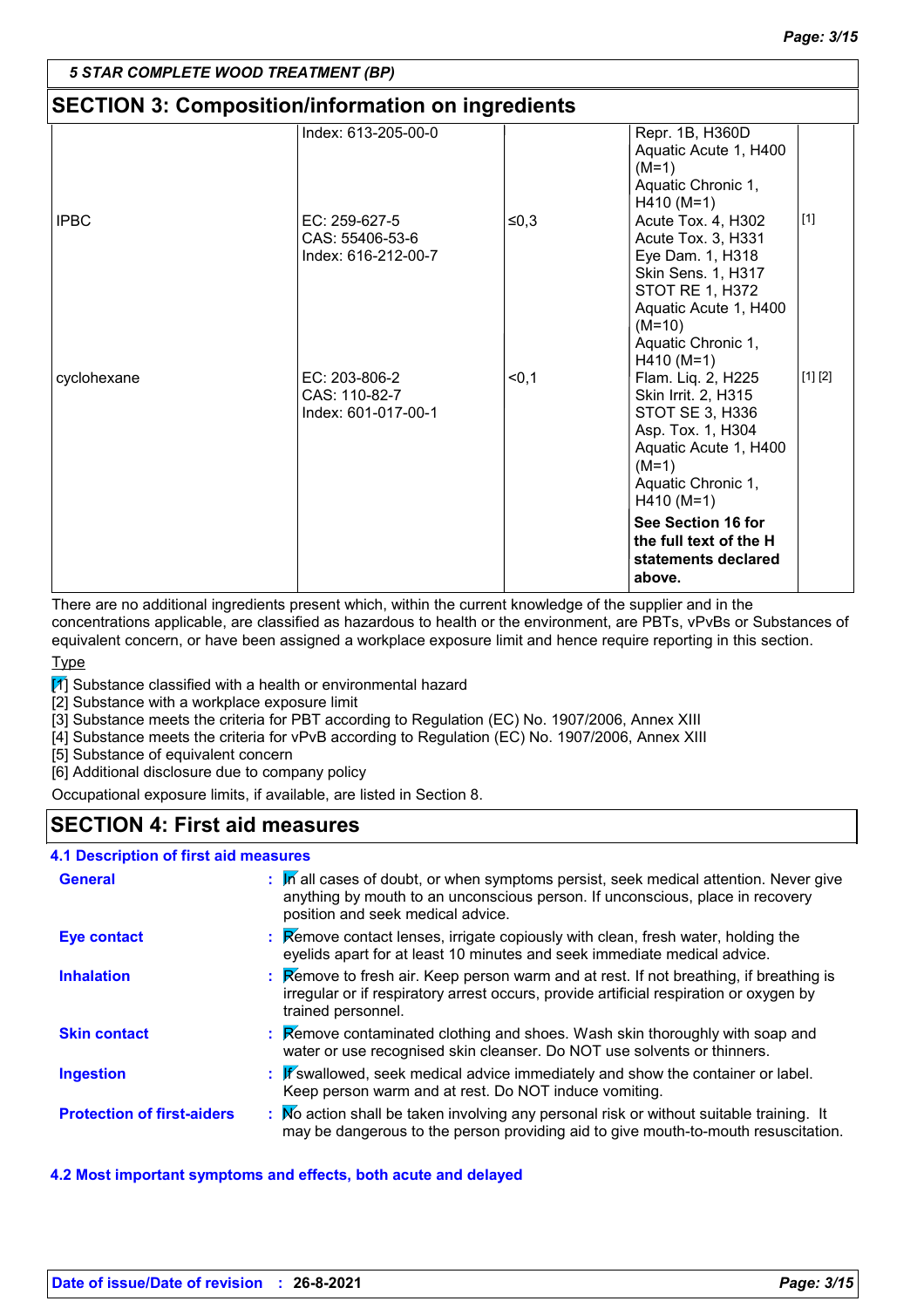### **SECTION 4: First aid measures**

There are no data available on the mixture itself. The mixture has been assessed following the conventional method of the CLP Regulation (EC) No 1272/2008 and is classified for toxicological properties accordingly. See Sections 2 and 3 for details.

Exposure to component solvent vapour concentrations in excess of the stated occupational exposure limit may result in adverse health effects such as mucous membrane and respiratory system irritation and adverse effects on the kidneys, liver and central nervous system. Symptoms and signs include headache, dizziness, fatigue, muscular weakness, drowsiness and, in extreme cases, loss of consciousness.

Solvents may cause some of the above effects by absorption through the skin. Repeated or prolonged contact with the mixture may cause removal of natural fat from the skin, resulting in non-allergic contact dermatitis and absorption through the skin.

If splashed in the eyes, the liquid may cause irritation and reversible damage.

Ingestion may cause nausea, diarrhea and vomiting.

This takes into account, where known, delayed and immediate effects and also chronic effects of components from short-term and long-term exposure by oral, inhalation and dermal routes of exposure and eye contact.

Contains permethrin (ISO), propiconazole (ISO), IPBC, 1,2-benzisothiazol-3(2H)-one. May produce an allergic reaction.

#### **4.3 Indication of any immediate medical attention and special treatment needed**

| <b>Notes to physician</b>  | : Treat symptomatically. Contact poison treatment specialist immediately if large<br>quantities have been ingested or inhaled. |
|----------------------------|--------------------------------------------------------------------------------------------------------------------------------|
| <b>Specific treatments</b> | No specific treatment.                                                                                                         |

See toxicological information (Section 11)

#### **SECTION 5: Firefighting measures** Recommended: alcohol-resistant foam, CO₂, powders, water spray. **: Do** not use water jet. **Hazardous combustion products Hazards from the substance or mixture Special protective 5.1 Extinguishing media :** Fire will produce dense black smoke. Exposure to decomposition products may **:** Decomposition products may include the following materials: carbon monoxide, **:** Appropriate breathing apparatus may be required. **Suitable extinguishing media Unsuitable extinguishing media 5.2 Special hazards arising from the substance or mixture 5.3 Advice for firefighters Special protective actions for fire-fighters :** Cool closed containers exposed to fire with water. Do not release runoff from fire to cause a health hazard. drains or watercourses. carbon dioxide, smoke, oxides of nitrogen.

# **SECTION 6: Accidental release measures**

**equipment for fire-fighters**

|                                            | 6.1 Personal precautions, protective equipment and emergency procedures                                                                                                                                                   |            |
|--------------------------------------------|---------------------------------------------------------------------------------------------------------------------------------------------------------------------------------------------------------------------------|------------|
| For non-emergency<br>personnel             | : Exclude sources of ignition and ventilate the area. Avoid breathing vapour or mist.<br>Refer to protective measures listed in sections 7 and 8.                                                                         |            |
| For emergency responders                   | $\mathbb{F}$ specialised clothing is required to deal with the spillage, take note of any<br>information in Section 8 on suitable and unsuitable materials. See also the<br>information in "For non-emergency personnel". |            |
| <b>6.2 Environmental</b><br>precautions    | : Do not allow to enter drains or watercourses. If the product contaminates lakes,<br>rivers, or sewers, inform the appropriate authorities in accordance with local<br>regulations.                                      |            |
| Date of issue/Date of revision : 26-8-2021 |                                                                                                                                                                                                                           | Page: 4/15 |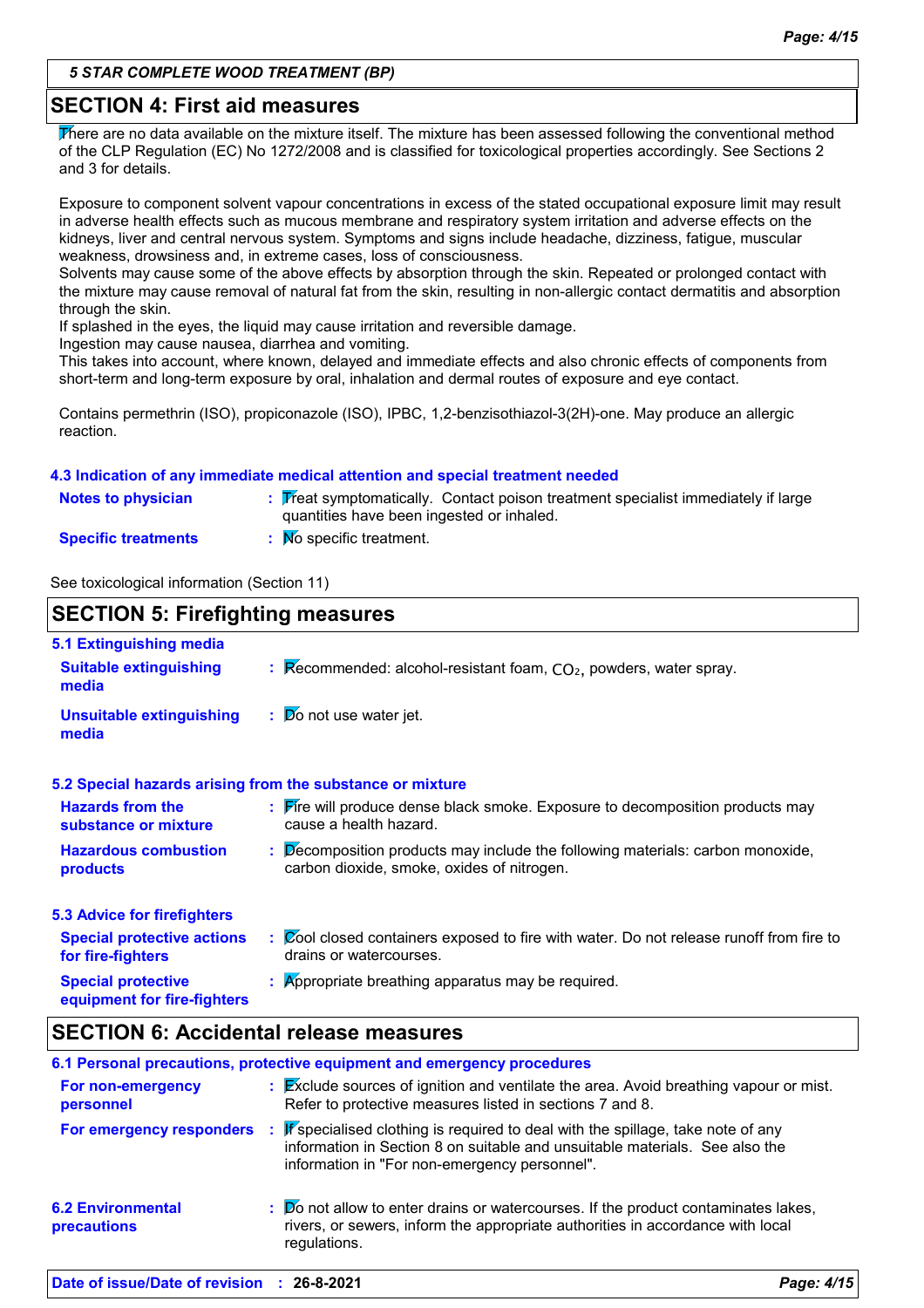#### **SECTION 6: Accidental release measures**

| <b>6.3 Methods and material</b><br>for containment and<br>cleaning up | : Contain and collect spillage with non-combustible, absorbent material e.g. sand,<br>earth, vermiculite or diatomaceous earth and place in container for disposal<br>according to local regulations (see Section 13). Preferably clean with a detergent.<br>Avoid using solvents. |
|-----------------------------------------------------------------------|------------------------------------------------------------------------------------------------------------------------------------------------------------------------------------------------------------------------------------------------------------------------------------|
| 6.4 Reference to other<br><b>sections</b>                             | : See Section 1 for emergency contact information.<br>See Section 8 for information on appropriate personal protective equipment.<br>See Section 13 for additional waste treatment information.                                                                                    |

### **SECTION 7: Handling and storage**

The information in this section contains generic advice and guidance. The list of Identified Uses in Section 1 should be consulted for any available use-specific information provided in the Exposure Scenario(s).

| Never use pressure to empty. Container is not a pressure vessel.<br>Always keep in containers made from the same material as the original one.<br>Comply with the health and safety at work laws.<br>Do not allow to enter drains or watercourses.<br>Information on fire and explosion protection<br>Vapours are heavier than air and may spread along floors. Vapours may form<br>explosive mixtures with air. | <b>7.1 Precautions for safe</b><br>handling | : Prevent the creation of flammable or explosive concentrations of vapours in air and<br>avoid vapour concentrations higher than the occupational exposure limits.<br>In addition, the product should only be used in areas from which all naked lights and<br>other sources of ignition have been excluded. Electrical equipment should be<br>protected to the appropriate standard.<br>Mixture may charge electrostatically: always use earthing leads when transferring<br>from one container to another.<br>Operators should wear antistatic footwear and clothing and floors should be of the<br>conducting type.<br>Keep away from heat, sparks and flame. No sparking tools should be used.<br>Avoid contact with skin and eyes. Avoid the inhalation of dust, particulates, spray or<br>mist arising from the application of this mixture. Avoid inhalation of dust from<br>sanding.<br>Eating, drinking and smoking should be prohibited in areas where this material is<br>handled, stored and processed.<br>Put on appropriate personal protective equipment (see Section 8). |
|------------------------------------------------------------------------------------------------------------------------------------------------------------------------------------------------------------------------------------------------------------------------------------------------------------------------------------------------------------------------------------------------------------------|---------------------------------------------|------------------------------------------------------------------------------------------------------------------------------------------------------------------------------------------------------------------------------------------------------------------------------------------------------------------------------------------------------------------------------------------------------------------------------------------------------------------------------------------------------------------------------------------------------------------------------------------------------------------------------------------------------------------------------------------------------------------------------------------------------------------------------------------------------------------------------------------------------------------------------------------------------------------------------------------------------------------------------------------------------------------------------------------------------------------------------------------|
|------------------------------------------------------------------------------------------------------------------------------------------------------------------------------------------------------------------------------------------------------------------------------------------------------------------------------------------------------------------------------------------------------------------|---------------------------------------------|------------------------------------------------------------------------------------------------------------------------------------------------------------------------------------------------------------------------------------------------------------------------------------------------------------------------------------------------------------------------------------------------------------------------------------------------------------------------------------------------------------------------------------------------------------------------------------------------------------------------------------------------------------------------------------------------------------------------------------------------------------------------------------------------------------------------------------------------------------------------------------------------------------------------------------------------------------------------------------------------------------------------------------------------------------------------------------------|

#### **7.2 Conditions for safe storage, including any incompatibilities**

Store in accordance with local regulations.

#### **Notes on joint storage**

Keep away from: oxidising agents, strong alkalis, strong acids.

#### **Additional information on storage conditions**

Observe label precautions. Store in a dry, cool and well-ventilated area. Keep away from heat and direct sunlight. Keep away from sources of ignition. No smoking. Prevent unauthorised access. Containers that have been opened must be carefully resealed and kept upright to prevent leakage.

#### **Seveso Directive - Reporting thresholds**

#### **Danger criteria**

| <b>Category</b> | Notification and MAPP Safety report threshold<br>∣threshold |           |
|-----------------|-------------------------------------------------------------|-----------|
| $\mathbf{F}'$   | 100 tonne                                                   | 200 tonne |

#### **7.3 Specific end use(s)**

**Recommendations :**

: Mot available.

#### **Industrial sector specific : solutions**

 $\mathbf \cdot \mathbf$  Mot available.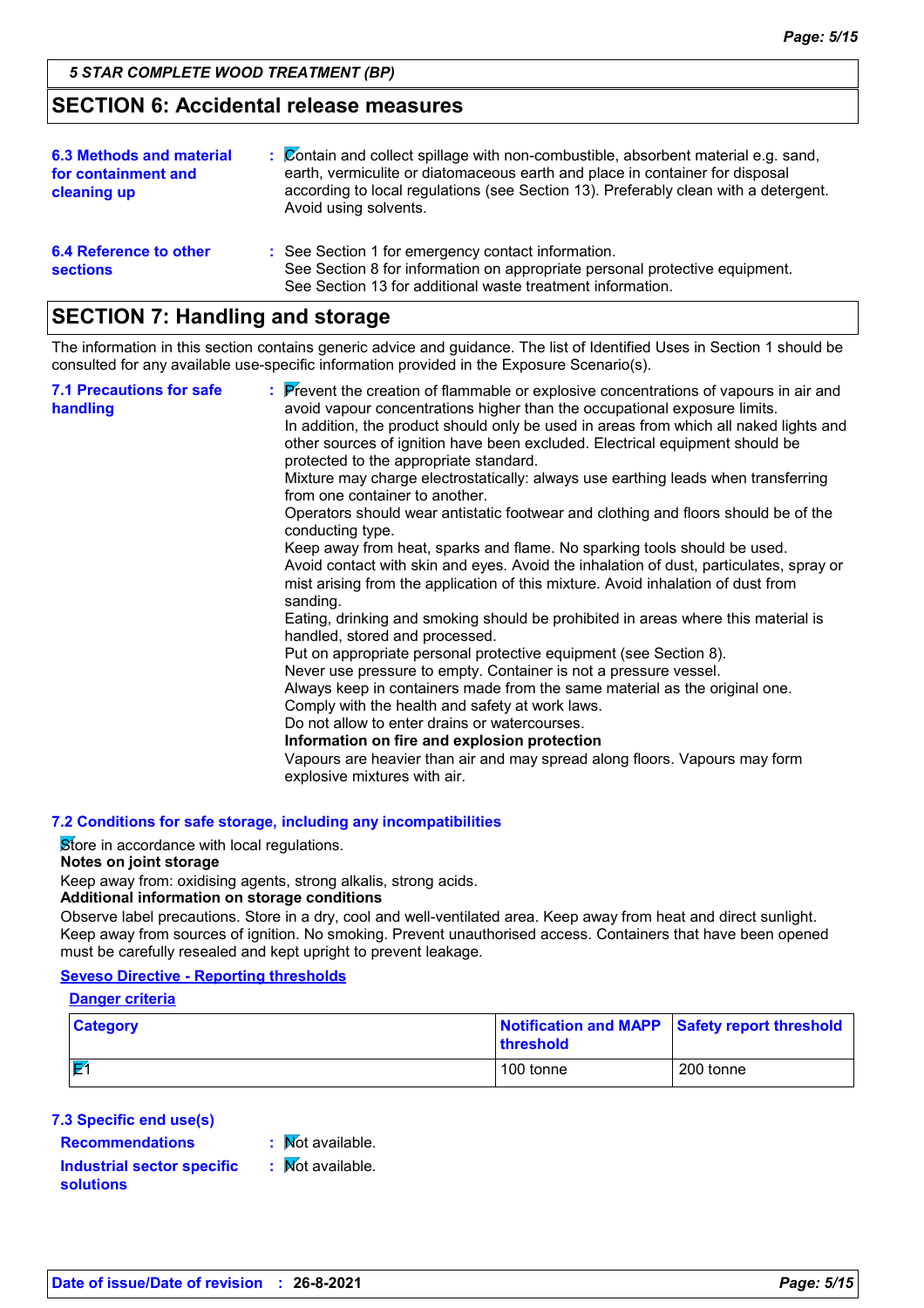### **SECTION 8: Exposure controls/personal protection**

The information in this section contains generic advice and guidance. Information is provided based on typical anticipated uses of the product. Additional measures might be required for bulk handling or other uses that could significantly increase worker exposure or environmental releases.

#### **8.1 Control parameters**

#### **Occupational exposure limits**

| <b>Product/ingredient name</b>                          |           | <b>Exposure limit values</b>                                                                                                                                                                                                                                                                                                                                                                                                                                                                                                                                                                                                                                                                                                                                                                                                                                                                                                                                                                                        |  |
|---------------------------------------------------------|-----------|---------------------------------------------------------------------------------------------------------------------------------------------------------------------------------------------------------------------------------------------------------------------------------------------------------------------------------------------------------------------------------------------------------------------------------------------------------------------------------------------------------------------------------------------------------------------------------------------------------------------------------------------------------------------------------------------------------------------------------------------------------------------------------------------------------------------------------------------------------------------------------------------------------------------------------------------------------------------------------------------------------------------|--|
| cyclohexane                                             |           | EH40/2005 WELs (United Kingdom (UK), 12/2011).<br>STEL: 1050 mg/m <sup>3</sup> 15 minutes.<br>STEL: 300 ppm 15 minutes.<br>TWA: 100 ppm 8 hours.<br>TWA: 350 mg/m <sup>3</sup> 8 hours.                                                                                                                                                                                                                                                                                                                                                                                                                                                                                                                                                                                                                                                                                                                                                                                                                             |  |
| <b>Recommended monitoring</b><br>procedures             | required. | If this product contains ingredients with exposure limits, personal, workplace<br>atmosphere or biological monitoring may be required to determine the effectiveness<br>of the ventilation or other control measures and/or the necessity to use respiratory<br>protective equipment. Reference should be made to monitoring standards, such as<br>the following: European Standard EN 689 (Workplace atmospheres - Guidance for<br>the assessment of exposure by inhalation to chemical agents for comparison with<br>limit values and measurement strategy) European Standard EN 14042 (Workplace<br>atmospheres - Guide for the application and use of procedures for the assessment<br>of exposure to chemical and biological agents) European Standard EN 482<br>(Workplace atmospheres - General requirements for the performance of procedures<br>for the measurement of chemical agents) Reference to national guidance<br>documents for methods for the determination of hazardous substances will also be |  |
| <b>DNELS/DMELS</b><br>No DNELs/DMELs available.         |           |                                                                                                                                                                                                                                                                                                                                                                                                                                                                                                                                                                                                                                                                                                                                                                                                                                                                                                                                                                                                                     |  |
| <b>PNECs</b><br>No PNECs available                      |           |                                                                                                                                                                                                                                                                                                                                                                                                                                                                                                                                                                                                                                                                                                                                                                                                                                                                                                                                                                                                                     |  |
| <b>8.2 Exposure controls</b><br>Annropriate engineering |           | $\cdot$ Provide adequate ventilation Where reasonably practicable this should be                                                                                                                                                                                                                                                                                                                                                                                                                                                                                                                                                                                                                                                                                                                                                                                                                                                                                                                                    |  |

| <b>Appropriate engineering</b><br>controls | : Provide adequate ventilation. Where reasonably practicable, this should be<br>achieved by the use of local exhaust ventilation and good general extraction. If<br>these are not sufficient to maintain concentrations of particulates and solvent<br>vapours below the OEL, suitable respiratory protection must be worn. |
|--------------------------------------------|-----------------------------------------------------------------------------------------------------------------------------------------------------------------------------------------------------------------------------------------------------------------------------------------------------------------------------|
| Individual protection measures             |                                                                                                                                                                                                                                                                                                                             |

| <b>Hygiene measures</b>    | : Mash hands, forearms and face thoroughly after handling chemical products, before<br>eating, smoking and using the lavatory and at the end of the working period.<br>Appropriate techniques should be used to remove potentially contaminated clothing.<br>Wash contaminated clothing before reusing. Ensure that eyewash stations and<br>safety showers are close to the workstation location.                                                                                                                                                                               |
|----------------------------|---------------------------------------------------------------------------------------------------------------------------------------------------------------------------------------------------------------------------------------------------------------------------------------------------------------------------------------------------------------------------------------------------------------------------------------------------------------------------------------------------------------------------------------------------------------------------------|
| <b>Eye/face protection</b> | $\mathbf{B}$ Use safety eyewear designed to protect against splash of liquids.                                                                                                                                                                                                                                                                                                                                                                                                                                                                                                  |
| <b>Skin protection</b>     |                                                                                                                                                                                                                                                                                                                                                                                                                                                                                                                                                                                 |
| <b>Hand protection</b>     |                                                                                                                                                                                                                                                                                                                                                                                                                                                                                                                                                                                 |
| <b>Gloves</b>              | : Mhen prolonged or frequently repeated contact may occur, a glove with a protection<br>class of 6 (breakthrough time >480 minutes according to EN374) is recommended.<br>Recommended gloves: Viton $\circledR$ or Nitrile, thickness $\geq 0.38$ mm.<br>When only brief contact is expected, a glove with protection class of 2 or higher<br>(breakthrough time > 30 minutes according to EN374) is recommended.<br>Recommended gloves: Nitrile, thickness $\geq 0.12$ mm.<br>Gloves should be replaced regularly and if there is any sign of damage to the glove<br>material. |
| <b>Body protection</b>     | The performance or effectiveness of the glove may be reduced by physical/chemical<br>damage and poor maintenance.<br>: Personnel should wear antistatic clothing made of natural fibres or of high-<br>temperature-resistant synthetic fibres.                                                                                                                                                                                                                                                                                                                                  |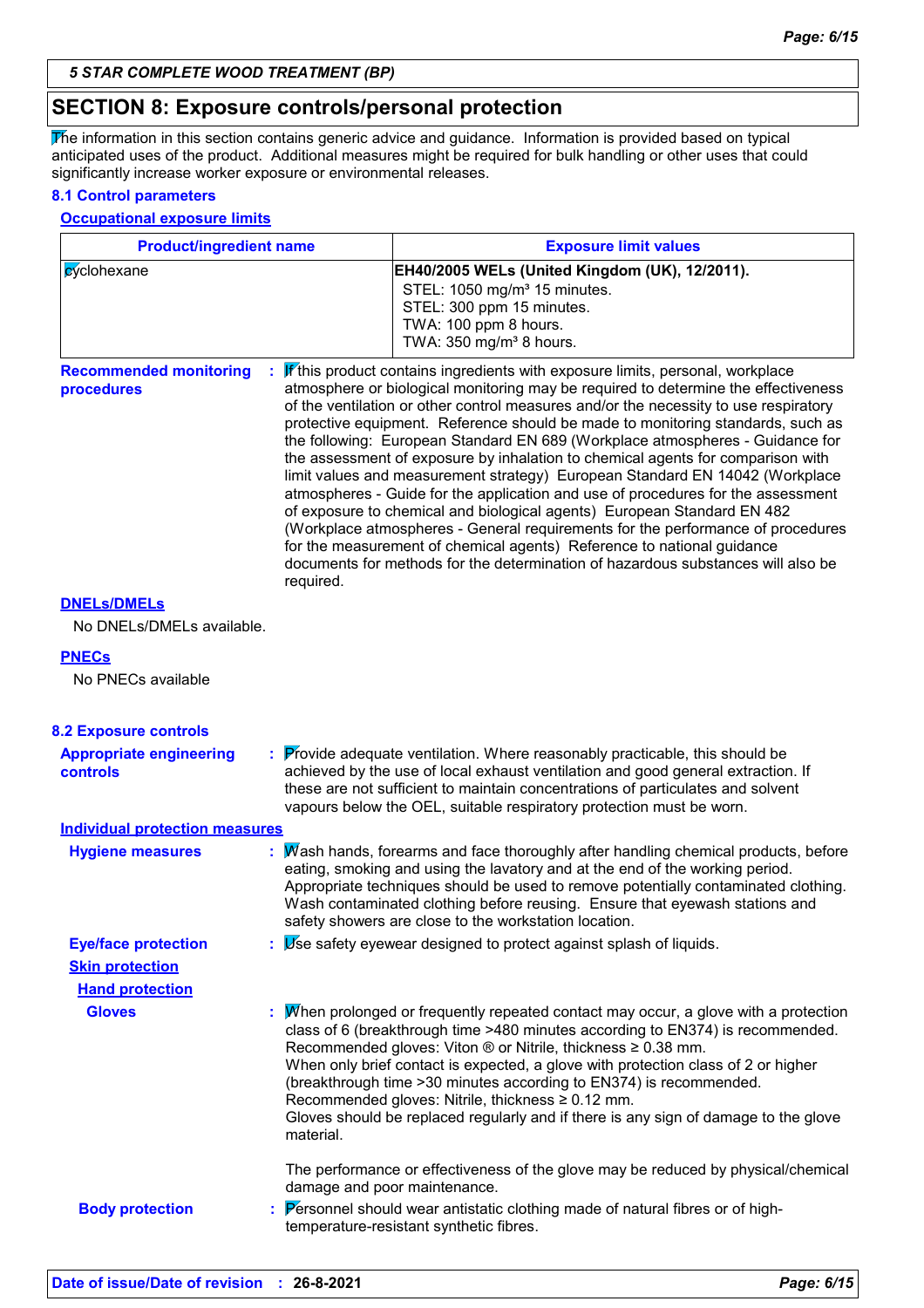| <b>SECTION 8: Exposure controls/personal protection</b> |                                                                                                                                                                                                                                                                                                                                                                                                                                                                                                                                                                                                                                                                                         |  |  |
|---------------------------------------------------------|-----------------------------------------------------------------------------------------------------------------------------------------------------------------------------------------------------------------------------------------------------------------------------------------------------------------------------------------------------------------------------------------------------------------------------------------------------------------------------------------------------------------------------------------------------------------------------------------------------------------------------------------------------------------------------------------|--|--|
| <b>Other skin protection</b>                            | $\frac{1}{2}$ Appropriate footwear and any additional skin protection measures should be<br>selected based on the task being performed and the risks involved and should be<br>approved by a specialist before handling this product.                                                                                                                                                                                                                                                                                                                                                                                                                                                   |  |  |
| <b>Respiratory protection</b>                           | : $\mathbf F$ workers are exposed to concentrations above the exposure limit, they must use<br>appropriate, certified respirators.                                                                                                                                                                                                                                                                                                                                                                                                                                                                                                                                                      |  |  |
|                                                         | OLD LEAD-BASED PAINTS:                                                                                                                                                                                                                                                                                                                                                                                                                                                                                                                                                                                                                                                                  |  |  |
|                                                         | When surfaces are to be prepared for painting, account should be taken of the age<br>of the property and the possibility that lead-pigmented paint might be present. There<br>is a possibility that ingestion or inhalation of scrapings or dust arising from the<br>preparation work could cause health effects. As a working rule you should assume<br>that this will be the case if the age of the property is pre 1960.                                                                                                                                                                                                                                                             |  |  |
|                                                         | Where possible wet sanding or chemical stripping methods should be used with<br>surfaces of this type to avoid the creation of dust. When dry sanding cannot be<br>avoided, and effective local exhaust ventilation is not available, it is recommended<br>that a dust respirator is worn, that is approved for use with lead dusts, and its type<br>selected on the basis of the COSHH assessment, taking into account the<br>Workplace Exposure Limit for lead in air. Furthermore, steps should be taken to<br>ensure containment of the dusts created, and that all practicable measures are<br>taken to clean up thoroughly all deposits of dusts in and around the affected area. |  |  |
|                                                         | Respiratory protection in case of dust or spray mist formation. (particle filter EN143<br>type P2) Respiratory protection in case of vapour formation. (half mask with<br>combination filter A2-P2 til concentrations of 0,5 Vol%.)                                                                                                                                                                                                                                                                                                                                                                                                                                                     |  |  |
|                                                         | The current Control of Lead at Work Regulations approved code of practice should<br>be consulted for advice on protective clothing and personal hygiene precautions.<br>Care should also be taken to exclude visitors, members of the household and<br>especially children from the affected area, during the actual work and the<br>subsequent clean up operations. All scrapings, dust, etc. should be disposed of by<br>the professional painting contractor as Hazardous Waste.                                                                                                                                                                                                     |  |  |
|                                                         | Extra precautions will also need to be taken when burning off old lead-based paints<br>because fumes containing lead will be produced. It is recommended that a<br>respirator, approved for use with particulate fumes of lead is selected on the basis<br>of the COSHH assessment, taking into account the Workplace Exposure Limit for<br>lead in air. Similar precautions to those given above about sanding should be taken<br>with reference to protective clothing, disposal of scrapings and dusts, and exclusion<br>of other personnel and especially children from the building during actual work and<br>the subsequent clean up operations.                                  |  |  |
|                                                         | Avoid the inhalation of dust. Wear suitable face mask if dry sanding. Special<br>precautions should be taken during surface preparation of pre-1960s paint surfaces<br>over wood and metal as they may contain harmful lead.<br>OLD LEAD-BASED PAINTS:                                                                                                                                                                                                                                                                                                                                                                                                                                  |  |  |
|                                                         | When surfaces are to be prepared for painting, account should be taken of the<br>age of the property and the possibility that lead-pigmented paint might be present.<br>There is a possibility that ingestion or inhalation of scrapings or dust arising from<br>the preparation work could cause health effects. As a working rule you should<br>assume that this will be the case if the age of the property is pre 1960.                                                                                                                                                                                                                                                             |  |  |
|                                                         | Where possible wet sanding or chemical stripping methods should be used with<br>surfaces of this type to avoid the creation of dust. When dry sanding cannot be<br>avoided, and effective local exhaust ventilation is not available, it is recommended<br>that a dust respirator is worn, that is approved for use with lead dusts, and its type<br>selected on the basis of the COSHH assessment, taking into account the<br>Workplace Exposure Limit for lead in air. Furthermore, steps should be taken to<br>ensure containment of the dusts created, and that all practicable measures are<br>taken to clean up thoroughly all deposits of dusts in and around the affected area. |  |  |
|                                                         | Respiratory protection in case of dust or spray mist formation. (particle filter                                                                                                                                                                                                                                                                                                                                                                                                                                                                                                                                                                                                        |  |  |

**Date of issue/Date of revision : 26-8-2021** *Page: 7/15*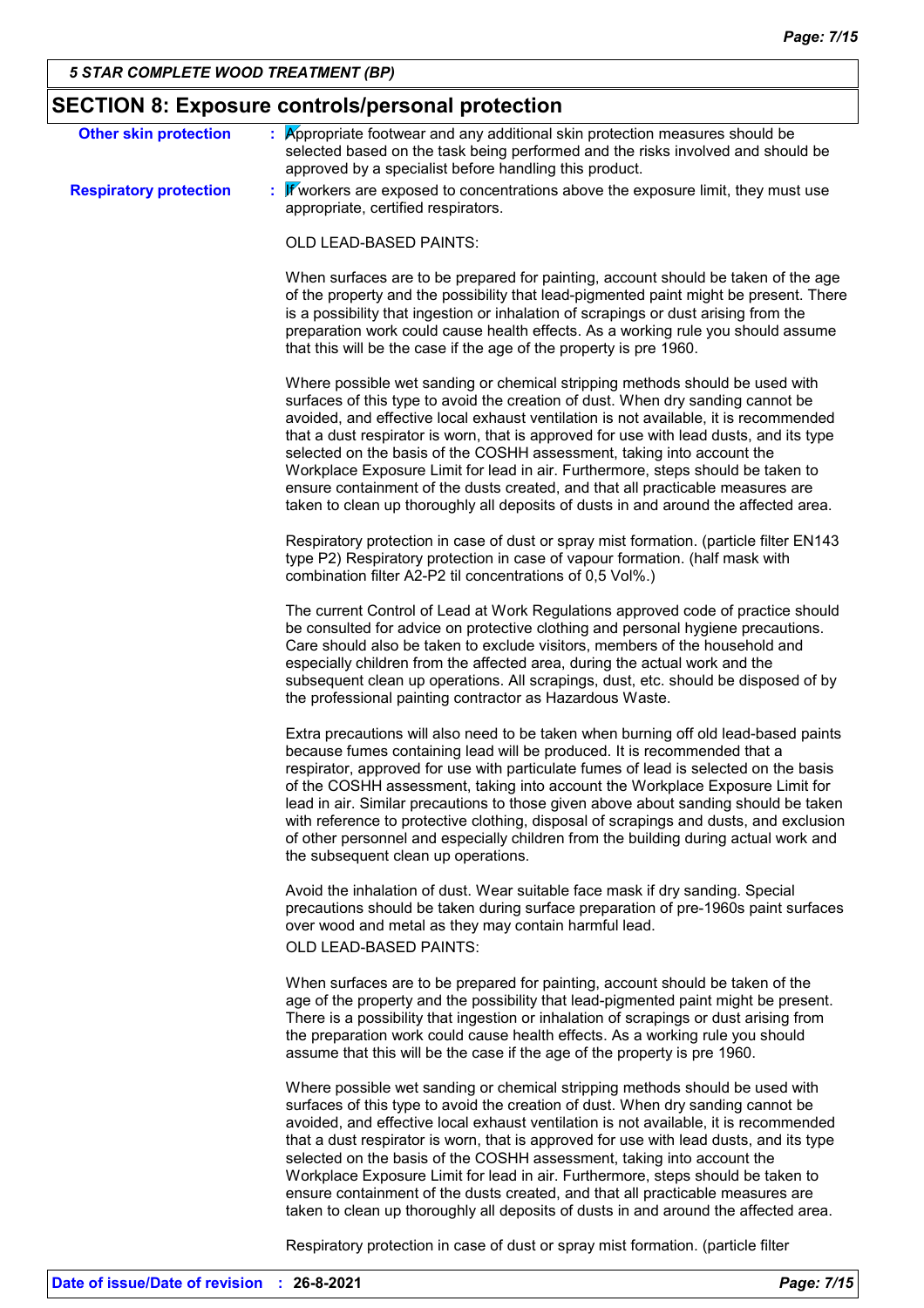### **SECTION 8: Exposure controls/personal protection**

EN143 type P2) Respiratory protection in case of vapour formation. (half mask with combination filter A2-P2 til concentrations of 0,5 Vol%.)

|                                           | The current Control of Lead at Work Regulations approved code of practice<br>should be consulted for advice on protective clothing and personal hygiene<br>precautions. Care should also be taken to exclude visitors, members of the<br>household and especially children from the affected area, during the actual work<br>and the subsequent clean up operations. All scrapings, dust, etc. should be<br>disposed of by the professional painting contractor as Hazardous Waste.                                                                                                                                                                    |
|-------------------------------------------|--------------------------------------------------------------------------------------------------------------------------------------------------------------------------------------------------------------------------------------------------------------------------------------------------------------------------------------------------------------------------------------------------------------------------------------------------------------------------------------------------------------------------------------------------------------------------------------------------------------------------------------------------------|
|                                           | Extra precautions will also need to be taken when burning off old lead-based<br>paints because fumes containing lead will be produced. It is recommended that a<br>respirator, approved for use with particulate fumes of lead is selected on the basis<br>of the COSHH assessment, taking into account the Workplace Exposure Limit for<br>lead in air. Similar precautions to those given above about sanding should be taken<br>with reference to protective clothing, disposal of scrapings and dusts, and<br>exclusion of other personnel and especially children from the building during<br>actual work and the subsequent clean up operations. |
|                                           | Avoid the inhalation of dust. Wear suitable face mask if dry sanding. Special<br>precautions should be taken during surface preparation of pre-1960s paint<br>surfaces over wood and metal as they may contain harmful lead.                                                                                                                                                                                                                                                                                                                                                                                                                           |
| <b>Environmental exposure</b><br>controls | : Do not allow to enter drains or watercourses.                                                                                                                                                                                                                                                                                                                                                                                                                                                                                                                                                                                                        |

# **SECTION 9: Physical and chemical properties**

#### **9.1. Information on basic physical and chemical properties**

| <b>Appearance</b>                                      |                                                                                                                         |
|--------------------------------------------------------|-------------------------------------------------------------------------------------------------------------------------|
| <b>Physical state</b>                                  | Zquid.                                                                                                                  |
| <b>Colour</b>                                          | Various: See label.                                                                                                     |
| <b>Odour</b>                                           | Not available.                                                                                                          |
| <b>Odour threshold</b>                                 | Not available.                                                                                                          |
| рH                                                     | 8 [Conc. (% w/w): 100%]                                                                                                 |
| <b>Melting point/freezing point</b>                    | Not available.                                                                                                          |
| Initial boiling point and boiling                      | 100°C                                                                                                                   |
| range                                                  |                                                                                                                         |
| <b>Flash point</b>                                     | Not applicable.                                                                                                         |
| <b>Evaporation rate</b>                                | Not available.                                                                                                          |
| <b>Upper/lower flammability or</b><br>explosive limits | Not available.                                                                                                          |
| <b>Vapour pressure</b>                                 | Not available.                                                                                                          |
| <b>Vapour density</b>                                  | Not available.                                                                                                          |
| <b>Relative density</b>                                | $\sqrt{1005}$                                                                                                           |
| <b>Solubility(ies)</b>                                 | <b>Zasily soluble in the following materials: cold water.</b>                                                           |
| <b>Partition coefficient: n-octanol/</b><br>water      | Not available.<br>÷                                                                                                     |
| <b>Auto-ignition temperature</b>                       | Not available.<br>÷.                                                                                                    |
| <b>Decomposition temperature</b>                       | <b>Not available.</b><br>t                                                                                              |
| <b>Viscosity</b>                                       | Kinematic (room temperature): $0.02 \text{ cm}^2/\text{s}$<br>t<br>Kinematic (40 $^{\circ}$ C): 0,02 cm <sup>2</sup> /s |
| <b>Explosive properties</b>                            | $\mathbf{W}$ ot available.                                                                                              |
| <b>Oxidising properties</b>                            | Not available.<br>÷                                                                                                     |
| 9.2. Other information                                 |                                                                                                                         |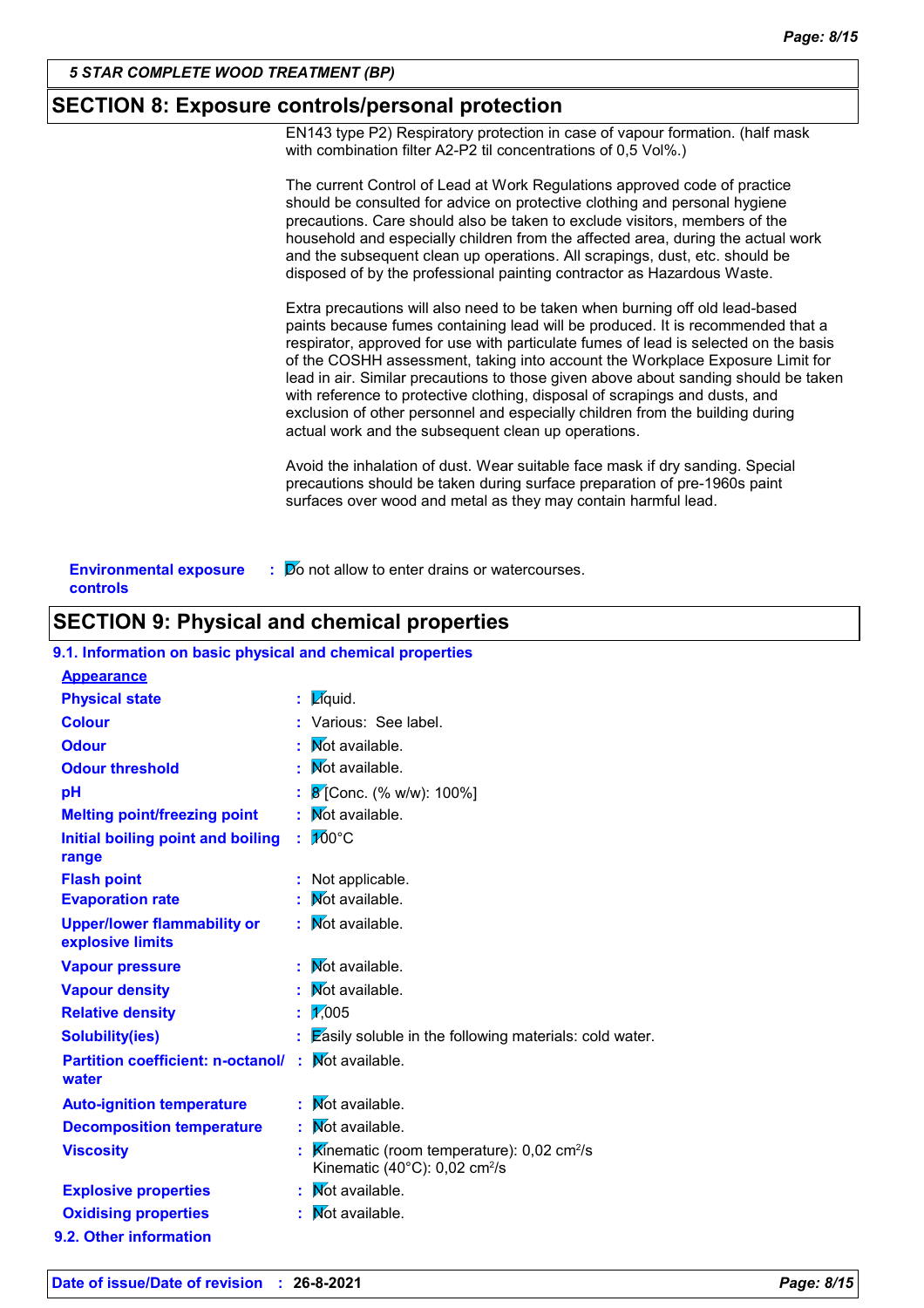# **SECTION 9: Physical and chemical properties**

**Solubility in water :** Not available.

### **SECTION 10: Stability and reactivity**

| <b>10.1 Reactivity</b>                          | : No specific test data related to reactivity available for this product or its ingredients.                                            |
|-------------------------------------------------|-----------------------------------------------------------------------------------------------------------------------------------------|
| <b>10.2 Chemical stability</b>                  | : Stable under recommended storage and handling conditions (see Section 7).                                                             |
| 10.3 Possibility of<br>hazardous reactions      | : <i>M</i> nder normal conditions of storage and use, hazardous reactions will not occur.                                               |
| <b>10.4 Conditions to avoid</b>                 | : M/hen exposed to high temperatures may produce hazardous decomposition<br>products.                                                   |
| 10.5 Incompatible materials                     | Keep away from the following materials to prevent strong exothermic reactions:<br>÷.<br>oxidising agents, strong alkalis, strong acids. |
| <b>10.6 Hazardous</b><br>decomposition products | : Decomposition products may include the following materials: carbon monoxide,<br>carbon dioxide, smoke, oxides of nitrogen.            |

# **SECTION 11: Toxicological information**

#### **11.1 Information on toxicological effects**

There are no data available on the mixture itself. The mixture has been assessed following the conventional method of the CLP Regulation (EC) No 1272/2008 and is classified for toxicological properties accordingly. See Sections 2 and 3 for details.

Exposure to component solvent vapour concentrations in excess of the stated occupational exposure limit may result in adverse health effects such as mucous membrane and respiratory system irritation and adverse effects on the kidneys, liver and central nervous system. Symptoms and signs include headache, dizziness, fatigue, muscular weakness, drowsiness and, in extreme cases, loss of consciousness.

Solvents may cause some of the above effects by absorption through the skin. Repeated or prolonged contact with the mixture may cause removal of natural fat from the skin, resulting in non-allergic contact dermatitis and absorption through the skin.

If splashed in the eyes, the liquid may cause irritation and reversible damage.

Ingestion may cause nausea, diarrhea and vomiting.

This takes into account, where known, delayed and immediate effects and also chronic effects of components from short-term and long-term exposure by oral, inhalation and dermal routes of exposure and eye contact.

Contains permethrin (ISO), propiconazole (ISO), IPBC, 1,2-benzisothiazol-3(2H)-one. May produce an allergic reaction.

#### **Acute toxicity**

| <b>Product/ingredient name</b> | <b>Result</b>    | <b>Species</b> | <b>Dose</b>        | <b>Exposure</b> |
|--------------------------------|------------------|----------------|--------------------|-----------------|
| permethrin (ISO)               | <b>TDLo Oral</b> | Rat            | $100$ mg/kg        |                 |
|                                | <b>TDLo Oral</b> | Rat            | $43 \text{ mg/kg}$ |                 |
| <b>IPBC</b>                    | LD50 Oral        | Rat            | 1470 mg/kg         |                 |

**Conclusion/Summary : Mot available.** 

#### **Acute toxicity estimates**

| <b>Product/ingredient name</b> | Oral (mg/<br>kg) | <b>Dermal</b><br>(mg/kg) | <b>Inhalation</b><br>(gases)<br>(ppm) | <b>Inhalation</b><br>(vapours)<br>(mg/l) | <b>Inhalation</b><br>(dusts)<br>and mists)<br>(mg/l) |
|--------------------------------|------------------|--------------------------|---------------------------------------|------------------------------------------|------------------------------------------------------|
| 157560                         | N/A              | N/A                      | 277081                                | 1187,5                                   | N/A                                                  |
| permethrin (ISO)               | 500              | N/A                      | N/A                                   | 11                                       | N/A                                                  |
| propiconazole (ISO)            | 500              | N/A                      | N/A                                   | N/A                                      | N/A                                                  |
| <b>IPBC</b>                    | 500              | N/A                      | 700                                   | 3                                        | N/A                                                  |

**Irritation/Corrosion**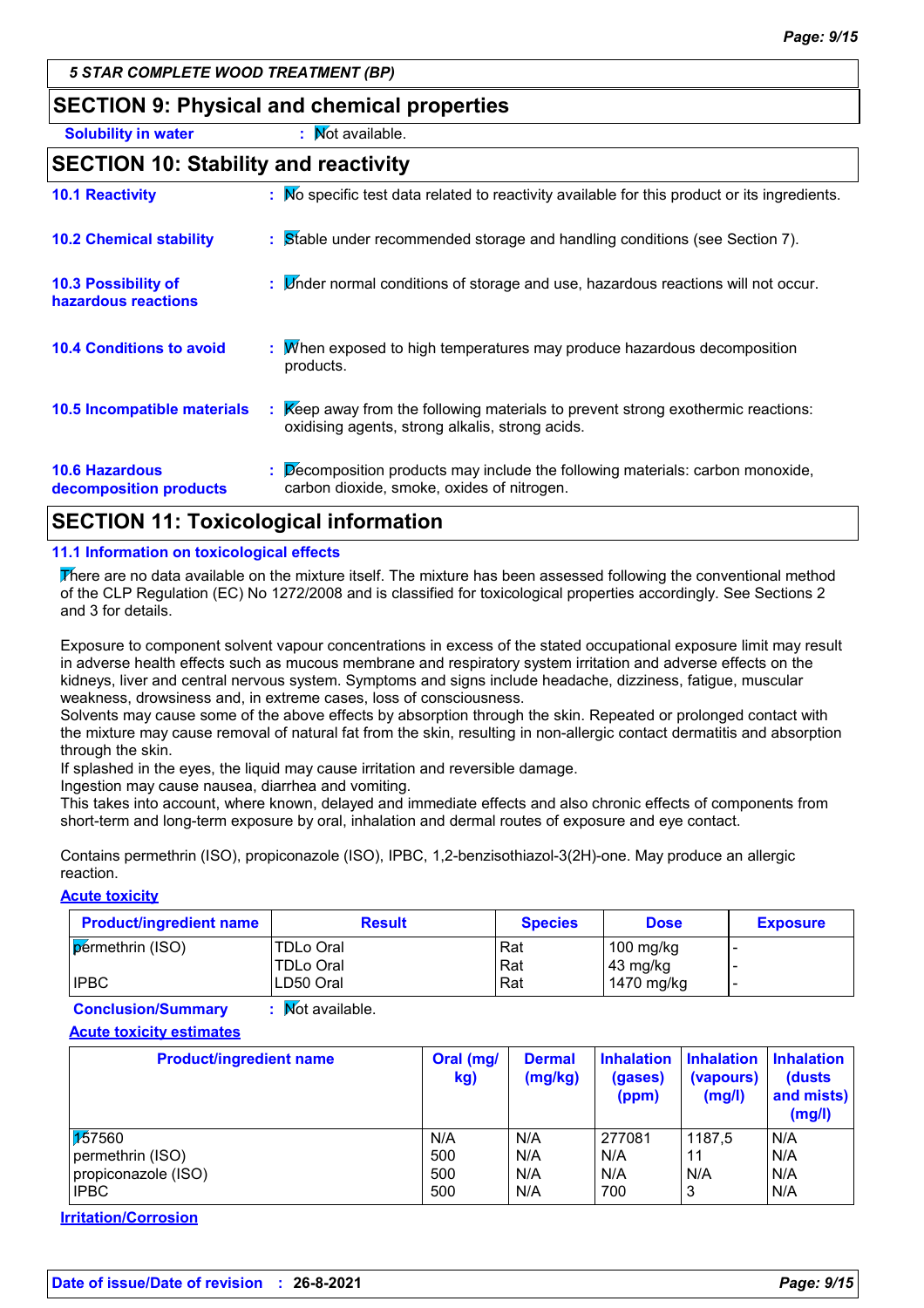# **SECTION 11: Toxicological information**

| <b>Product/ingredient name</b>                   | <b>Result</b>        | <b>Species</b> | <b>Score</b>   | <b>Exposure</b>            | <b>Observation</b> |
|--------------------------------------------------|----------------------|----------------|----------------|----------------------------|--------------------|
| permethrin (ISO)                                 | Skin - Mild irritant | Rabbit         | $\blacksquare$ | 24 hours 500<br>milligrams |                    |
| <b>Conclusion/Summary</b>                        | : Not available.     |                |                |                            |                    |
| <b>Sensitisation</b>                             |                      |                |                |                            |                    |
| <b>Conclusion/Summary</b>                        | : Not available.     |                |                |                            |                    |
| <b>Mutagenicity</b>                              |                      |                |                |                            |                    |
| <b>Conclusion/Summary</b>                        | : Mot available.     |                |                |                            |                    |
| <b>Carcinogenicity</b>                           |                      |                |                |                            |                    |
| <b>Conclusion/Summary</b>                        | : Mot available.     |                |                |                            |                    |
| <b>Reproductive toxicity</b>                     |                      |                |                |                            |                    |
| <b>Conclusion/Summary</b>                        | : Not available.     |                |                |                            |                    |
| <b>Teratogenicity</b>                            |                      |                |                |                            |                    |
| <b>Conclusion/Summary</b>                        | : Mot available.     |                |                |                            |                    |
| Specific target organ toxicity (single exposure) |                      |                |                |                            |                    |
| Not available.                                   |                      |                |                |                            |                    |

#### **Specific target organ toxicity (repeated exposure)**

| <b>Product/ingredient name</b> | <b>Category</b> | <b>Route of</b><br>exposure | <b>Target organs</b> |
|--------------------------------|-----------------|-----------------------------|----------------------|
| FBC                            | Category 1      |                             |                      |

### **Aspiration hazard**

Not available.

**Other information :**

 $\mathbf F$  Mot available.

# **SECTION 12: Ecological information**

#### **12.1 Toxicity**

There are no data available on the mixture itself. Do not allow to enter drains or watercourses.

The mixture has been assessed following the summation method of the CLP Regulation (EC) No 1272/2008 and is classified for eco-toxicological properties accordingly. See Sections 2 and 3 for details.

| <b>Product/ingredient name</b> | <b>Result</b>                    | <b>Species</b>                                    | <b>Exposure</b> |
|--------------------------------|----------------------------------|---------------------------------------------------|-----------------|
| permethrin (ISO)               | Acute EC50 68 µg/l Marine water  | Algae - Skeletonema costatum -                    | 96 hours        |
|                                |                                  | Exponential growth phase                          |                 |
|                                | Acute EC50 72 µg/l Marine water  | Algae - Skeletonema costatum -                    | 96 hours        |
|                                |                                  | Exponential growth phase                          |                 |
|                                | Acute EC50 124 µg/l Marine water | Algae - Skeletonema costatum -                    | 96 hours        |
|                                |                                  | Exponential growth phase                          |                 |
|                                | Acute EC50 92 µg/l Marine water  | Algae - Skeletonema costatum -                    | 196 hours       |
|                                |                                  | Exponential growth phase                          |                 |
|                                | Acute EC50 0,11 µg/l Fresh water | Crustaceans - Orconectes                          | 48 hours        |
|                                |                                  | immunis                                           |                 |
|                                | Acute EC50 0,76 ppb Fresh water  | Daphnia - Daphnia magna                           | 48 hours        |
|                                | Acute EC50 0,6 ppb Fresh water   | Daphnia - Daphnia magna                           | 48 hours        |
|                                | Acute EC50 0,151 ppb Fresh water | Daphnia - Daphnia magna                           | 48 hours        |
|                                | Acute EC50 0,32 ppb Fresh water  | Daphnia - Daphnia magna                           | 48 hours        |
|                                | Acute LC50 0,31 µg/l Fresh water | Crustaceans - Orconectes<br>immunis               | 48 hours        |
|                                | Acute LC50 0,25 µg/l Fresh water | Crustaceans - Gammarus                            | 48 hours        |
|                                |                                  | pseudolimnaeus - Larvae                           |                 |
|                                | Acute LC50 0,37 µg/l Fresh water | Crustaceans - Gammarus<br>pseudolimnaeus - Larvae | 48 hours        |
|                                | Acute LC50 0,37 µg/l Fresh water | <b>Crustaceans - Gammarus</b>                     | 48 hours        |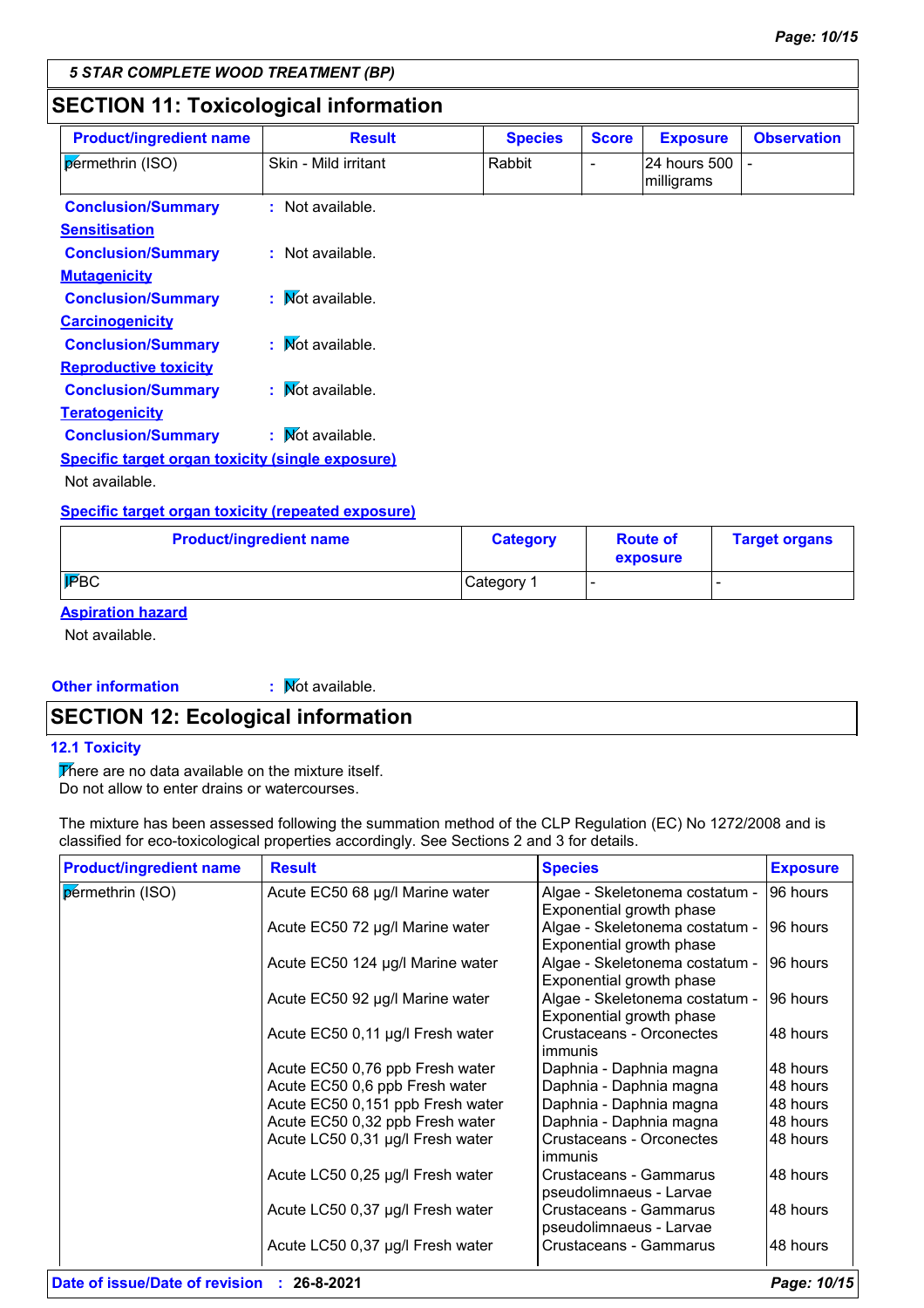# **SECTION 12: Ecological information**

|                     |                                    | pseudolimnaeus               |          |
|---------------------|------------------------------------|------------------------------|----------|
|                     | Acute LC50 0,79 ppb Fresh water    | Fish - Lepomis macrochirus   | 96 hours |
|                     | Chronic NOEC 0,039 ppb Fresh water | Daphnia - Daphnia magna      | 21 days  |
|                     | Chronic NOEC 0,06 ppb              | Daphnia - Daphnia magna      | 21 days  |
|                     | Chronic NOEC 1,6 µg/l Fresh water  | Fish - Salvelinus fontinalis | 96 days  |
|                     | Chronic NOEC 0,3 ppb Fresh water   | Fish - Pimephales promelas   | 246 days |
|                     | Chronic NOEC 0,66 µg/l Fresh water | Fish - Pimephales promelas - | 32 days  |
|                     |                                    | Embryo                       |          |
|                     | Chronic NOEC 1,4 µg/l Fresh water  | Fish - Pimephales promelas - | 32 days  |
|                     |                                    | Embryo                       |          |
|                     | Chronic NOEC 1,4 µg/l Fresh water  | Fish - Pimephales promelas - | 32 days  |
|                     |                                    | Embryo                       |          |
| propiconazole (ISO) | Acute IC50 0,76 mg/l               | Algae - Skeletonema costatum | 72 hours |
|                     | Acute LC50 6,8 mg/l                | Fish - Cyprinus Caprio       | 96 hours |
|                     | Acute LC50 2,6 mg/l                | Fish - Leistomus xanthurus   | 96 hours |
|                     | Acute LC50 6,4 mg/l                | Fish - Lepomis Macrochirus   | 96 hours |
|                     | Acute LC50 5,3 mg/l                | Fish - Oncorhynchus Mykiss   | 96 hours |
|                     | Acute LC50 0,99 mg/l Fresh water   | Fish - Clarias batrachus -   | 96 hours |
|                     |                                    | Fingerling                   |          |
|                     | Chronic EC50 0,51 mg/l             | Daphnia - Mysidopsis bahia   | 48 hours |

**Conclusion/Summary** : Mot available.

#### **12.2 Persistence and degradability**

| <b>Conclusion/Summary</b> | : Mot available. |
|---------------------------|------------------|
|---------------------------|------------------|

| <b>Product/ingredient name   Aquatic half-life</b> | <b>Photolysis</b> | Biodegradability |
|----------------------------------------------------|-------------------|------------------|
| $ \mathbf{F}$ BC                                   |                   | Readily          |

#### **12.3 Bioaccumulative potential**

| <b>Product/ingredient name</b> | $ $ LogP <sub>ow</sub> | <b>BCF</b> | <b>Potential</b> |
|--------------------------------|------------------------|------------|------------------|
| <b>permethrin (ISO)</b>        | 6,5                    |            | high             |
| propiconazole (ISO)            | 3,72                   |            | llow             |
| <b>IPBC</b>                    | 2,81                   |            | l low            |
| cyclohexane                    | 3.44                   | 167        | low              |

| 12.4 Mobility in soil                                                |                  |
|----------------------------------------------------------------------|------------------|
| <b>Soil/water partition</b><br><b>coefficient</b> (K <sub>oc</sub> ) | : Mot available. |
| <b>Mobility</b>                                                      | : Mot available. |

#### **12.5 Results of PBT and vPvB assessment**

This mixture does not contain any substances that are assessed to be a PBT or a vPvB.

**12.6 Other adverse effects** : Mo known significant effects or critical hazards.

# **SECTION 13: Disposal considerations**

The information in this section contains generic advice and guidance. The list of Identified Uses in Section 1 should be consulted for any available use-specific information provided in the Exposure Scenario(s).

#### **13.1 Waste treatment methods**

#### **Product**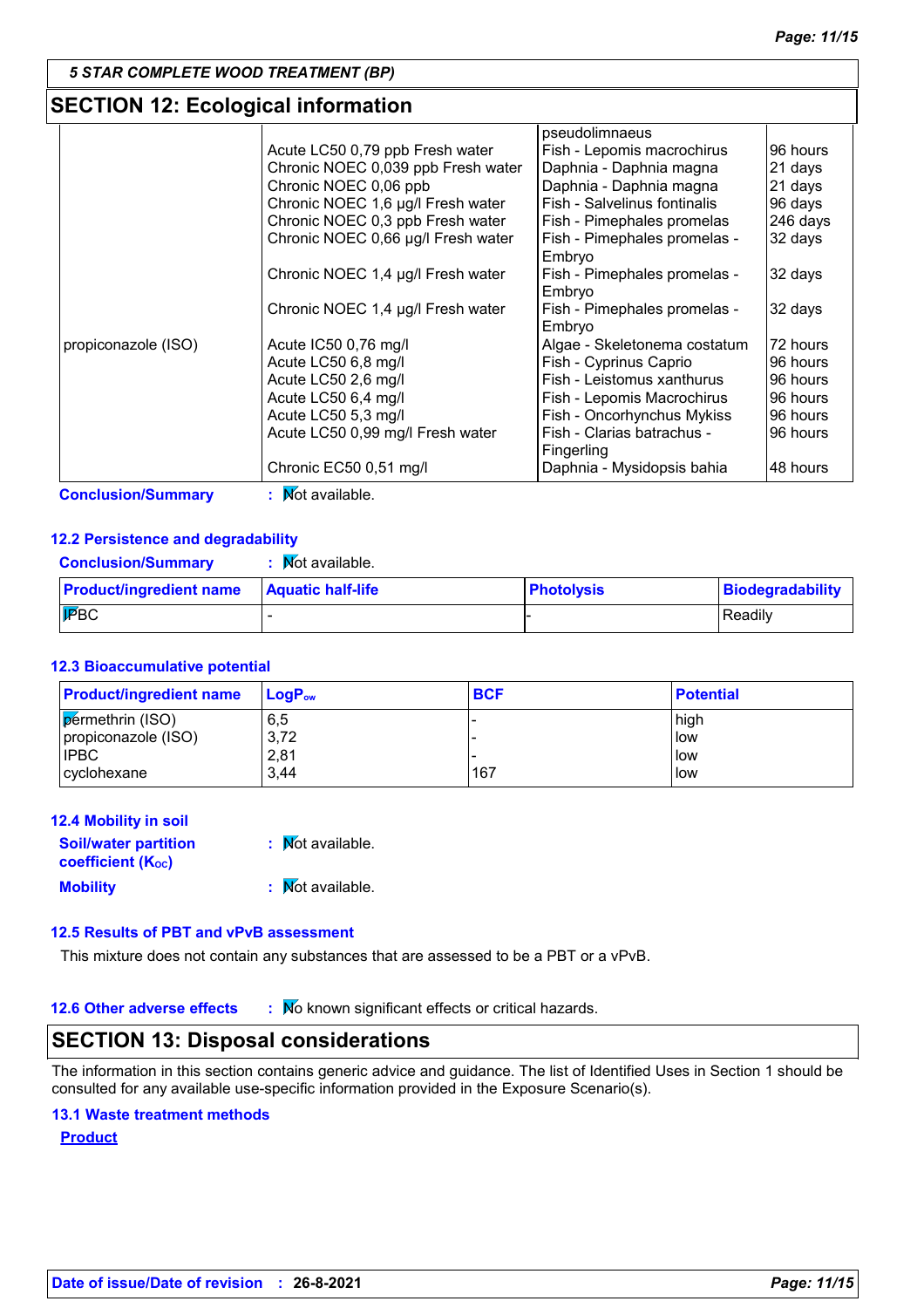# **SECTION 13: Disposal considerations**

| <b>Methods of disposal</b>     | The generation of waste should be avoided or minimised wherever possible.<br>Disposal of this product, solutions and any by-products should at all times comply<br>with the requirements of environmental protection and waste disposal legislation<br>and any regional local authority requirements. Dispose of surplus and non-<br>recyclable products via a licensed waste disposal contractor. Waste should not be<br>disposed of untreated to the sewer unless fully compliant with the requirements of<br>all authorities with jurisdiction. |  |
|--------------------------------|----------------------------------------------------------------------------------------------------------------------------------------------------------------------------------------------------------------------------------------------------------------------------------------------------------------------------------------------------------------------------------------------------------------------------------------------------------------------------------------------------------------------------------------------------|--|
| <b>Hazardous waste</b>         | The classification of the product may meet the criteria for a hazardous waste.                                                                                                                                                                                                                                                                                                                                                                                                                                                                     |  |
| <b>Disposal considerations</b> | Do not allow to enter drains or watercourses.<br>Dispose of according to all federal, state and local applicable regulations.<br>If this product is mixed with other wastes, the original waste product code may no<br>longer apply and the appropriate code should be assigned.<br>For further information, contact your local waste authority.                                                                                                                                                                                                   |  |
| <b>Packaging</b>               |                                                                                                                                                                                                                                                                                                                                                                                                                                                                                                                                                    |  |
| <b>Methods of disposal</b>     | The generation of waste should be avoided or minimised wherever possible. Waste<br>packaging should be recycled. Incineration or landfill should only be considered<br>when recycling is not feasible.                                                                                                                                                                                                                                                                                                                                             |  |
| <b>Disposal considerations</b> | Using information provided in this safety data sheet, advice should be obtained from<br>the relevant waste authority on the classification of empty containers.<br>Empty containers must be scrapped or reconditioned.<br>Dispose of containers contaminated by the product in accordance with local or<br>national legal provisions.                                                                                                                                                                                                              |  |
| <b>Type of packaging</b>       | European waste catalogue (EWC)                                                                                                                                                                                                                                                                                                                                                                                                                                                                                                                     |  |
| <b>CEPE Paint Guidelines</b>   | 15 01 10*<br>packaging containing residues of or contaminated by<br>hazardous substances                                                                                                                                                                                                                                                                                                                                                                                                                                                           |  |
| <b>Special precautions</b>     | This material and its container must be disposed of in a safe way. Care should be<br>taken when handling emptied containers that have not been cleaned or rinsed out.<br>Empty containers or liners may retain some product residues. Avoid dispersal of<br>spilt material and runoff and contact with soil, waterways, drains and sewers.                                                                                                                                                                                                         |  |

# **SECTION 14: Transport information**

# **Information pertaining to IATA and ADN is considered not relevant since the material is not packaged in the correct approved packaging required of these methods of transport.**

|                                                                           | <b>ADR</b>                                                                  | <b>IMDG</b>                                                                                                       |
|---------------------------------------------------------------------------|-----------------------------------------------------------------------------|-------------------------------------------------------------------------------------------------------------------|
| 14.1 UN number                                                            | <b>UN3082</b>                                                               | <b>UN3082</b>                                                                                                     |
| 14.2 UN proper<br>shipping name                                           | ENVIRONMENTALLY HAZARDOUS<br>SUBSTANCE, LIQUID, N.O.S. (permethrin<br>(ISO) | ENVIRONMENTALLY HAZARDOUS<br>SUBSTANCE, LIQUID, N.O.S. (permethrin<br>(ISO)). Marine pollutant (permethrin (ISO)) |
| <b>14.3 Transport</b><br>hazard class(es)<br><b>Class</b>                 | 9                                                                           | 9                                                                                                                 |
| <b>Subsidiary class</b>                                                   |                                                                             |                                                                                                                   |
| 14.4 Packing group                                                        | $\mathbf{III}$                                                              | III                                                                                                               |
| 14.5<br><b>Environmental</b><br><b>hazards</b><br><b>Marine pollutant</b> | Yes.                                                                        | Yes.                                                                                                              |
| <b>Marine pollutant</b><br><b>substances</b>                              |                                                                             | permethrin (ISO)                                                                                                  |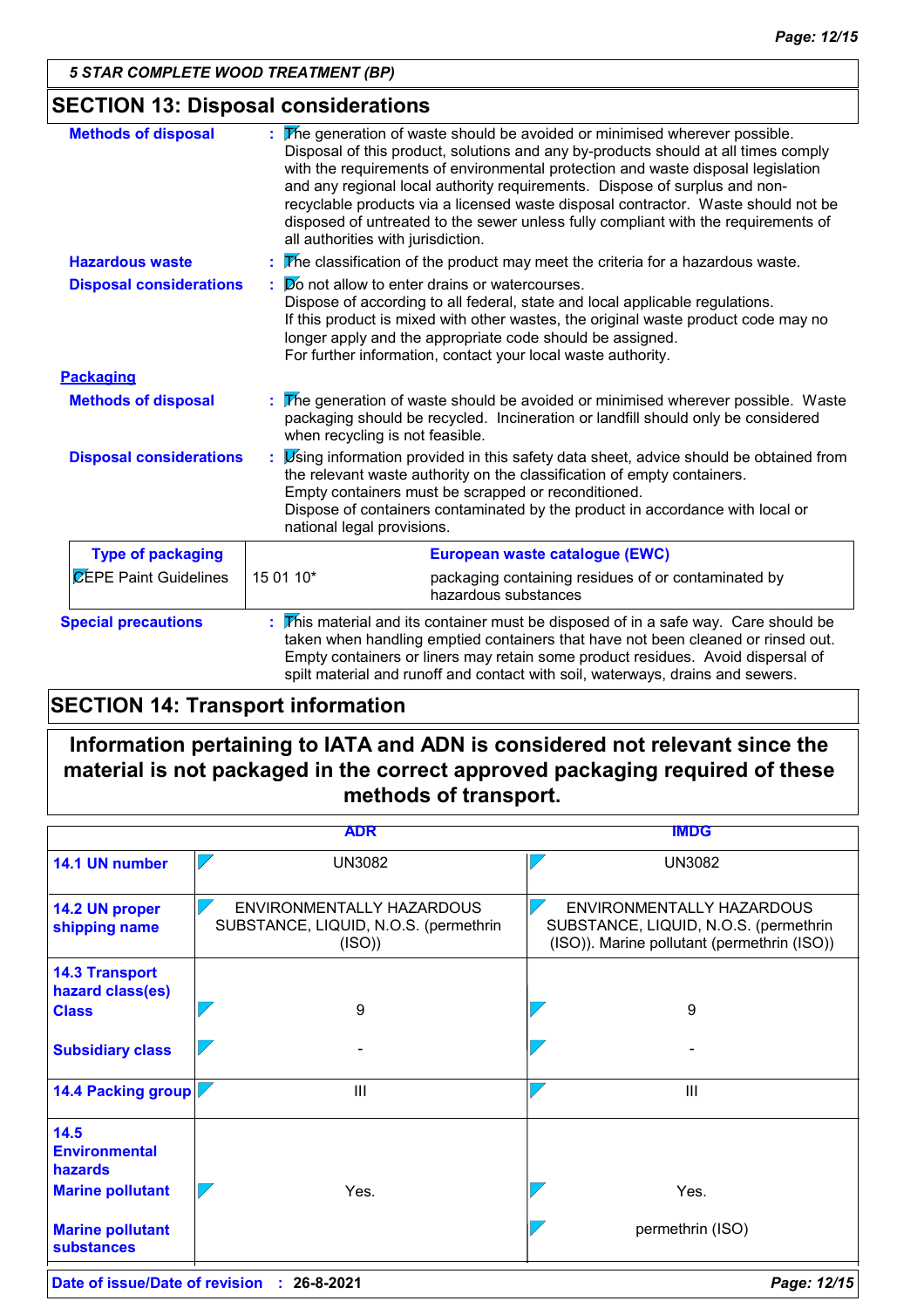| Information pertaining to IATA and ADN is considered not relevant since the<br>material is not packaged in the correct approved packaging required of these<br>methods of transport. |                                                                                                                                                                                                                        |                                                                                                                                                                                                                    |
|--------------------------------------------------------------------------------------------------------------------------------------------------------------------------------------|------------------------------------------------------------------------------------------------------------------------------------------------------------------------------------------------------------------------|--------------------------------------------------------------------------------------------------------------------------------------------------------------------------------------------------------------------|
| <b>14.6 Special</b><br>precautions for<br>user                                                                                                                                       | Transport within user's premises: always<br>transport in closed containers that are upright<br>and secure. Ensure that persons transporting<br>the product know what to do in the event of an<br>accident or spillage. |                                                                                                                                                                                                                    |
| <b>HI/Kemler number</b><br><b>Emergency</b><br>schedules (EmS)                                                                                                                       | 90                                                                                                                                                                                                                     | $F-A, S-F$                                                                                                                                                                                                         |
| <b>14.7 Transport in bulk</b><br>according to IMO<br><b>instruments</b>                                                                                                              | : Not applicable.                                                                                                                                                                                                      |                                                                                                                                                                                                                    |
| <b>Additional</b><br>information                                                                                                                                                     | $\sqrt{T}$ his product is not regulated as a dangerous<br>good when transported in sizes of ≤5 L or ≤5 kg,<br>provided the packagings meet the general<br>provisions of 4.1.1.1, 4.1.1.2 and 4.1.1.4 to<br>$4.1.1.8$ . | $\sqrt{T}$ his product is not regulated as a dangerous<br>good when transported in sizes of ≤5 L or ≤5 kg,<br>provided the packagings meet the general<br>provisions of 4.1.1.1, 4.1.1.2 and 4.1.1.4 to<br>4.1.1.8 |
| SECTION 15: Requistory information                                                                                                                                                   |                                                                                                                                                                                                                        |                                                                                                                                                                                                                    |

# **SECTION 15: Regulatory information**

**15.1 Safety, health and environmental regulations/legislation specific for the substance or mixture EU Regulation (EC) No. 1907/2006 (REACH)**

#### **Annex XIV - List of substances subject to authorisation**

#### **Annex XIV**

None of the components are listed, or the component present is below its threshold.

#### **Substances of very high concern**

None of the components are listed, or the component present is below its threshold.

**Annex XVII - Restrictions : Mot applicable. on the manufacture, placing on the market and use of certain** 

**dangerous substances, mixtures and articles**

#### **Other EU regulations**

**VOC for Ready-for-Use :** Not applicable.

**Mixture**

**Ozone depleting substances (1005/2009/EU)**

Not listed.

#### **Prior Informed Consent (PIC) (649/2012/EU)**

Not listed.

#### **Seveso Directive**

This product may add to the calculation for determining whether a site is within the scope of the Seveso Directive on major accident hazards.

#### **National regulations**

**International regulations**

**Chemical Weapon Convention List Schedules I, II & III Chemicals**

Not listed.

#### **Montreal Protocol** Not listed.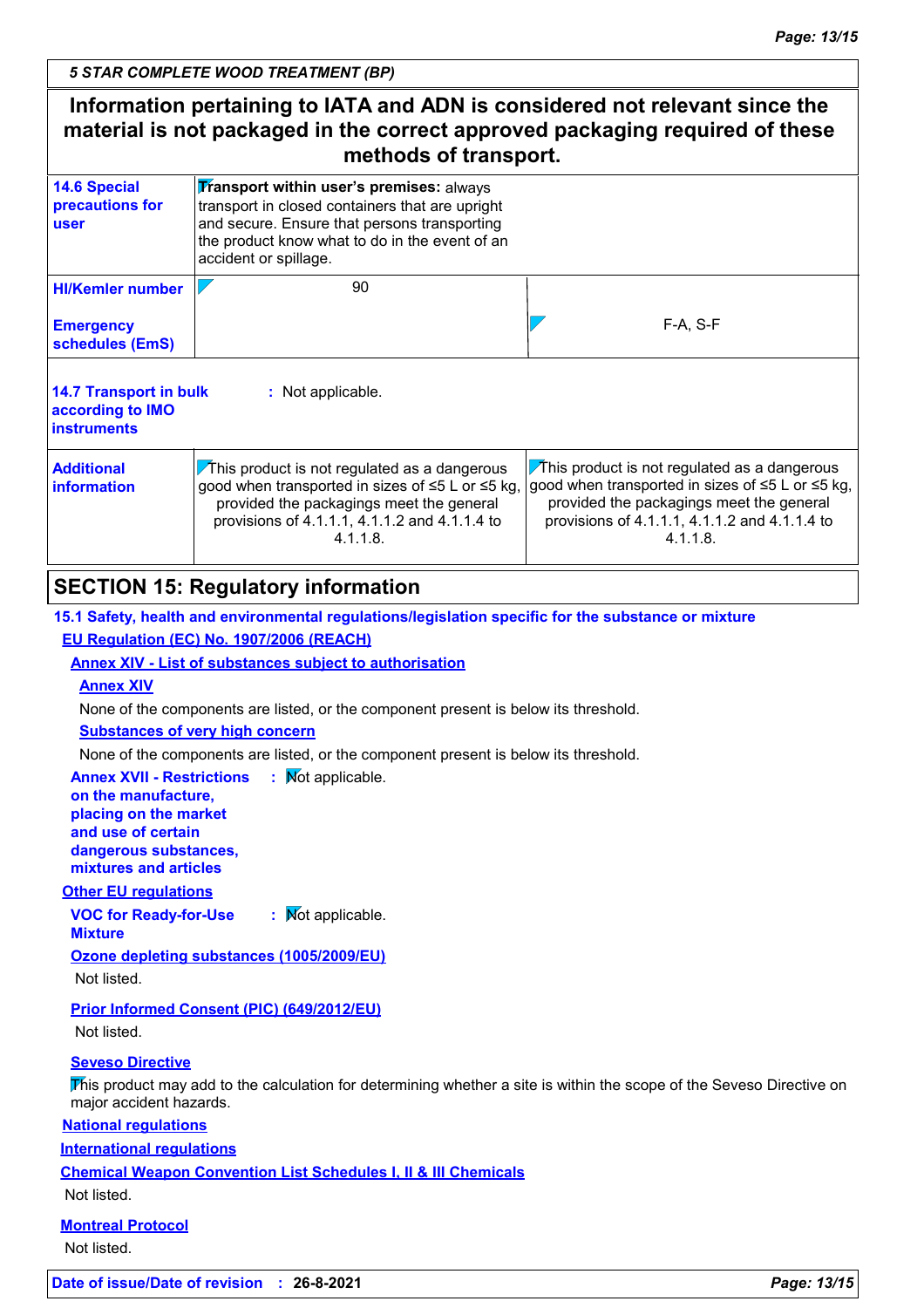# **SECTION 15: Regulatory information**

**Stockholm Convention on Persistent Organic Pollutants** Not listed.

**Rotterdam Convention on Prior Informed Consent (PIC)**

Not listed.

**UNECE Aarhus Protocol on POPs and Heavy Metals**

Not listed.

| <b>15.2 Chemical safety</b> | : Mo Chemical Safety Assessment has been carried out. |
|-----------------------------|-------------------------------------------------------|
| assessment                  |                                                       |

### **SECTION 16: Other information**

## **CEPE code**  $\overline{\mathscr{V}}$

 $\nabla$  Indicates information that has changed from previously issued version.

|  | <b>Abbreviations and acronyms : ATE = Acute Toxicity Estimate</b>             |
|--|-------------------------------------------------------------------------------|
|  | CLP = Classification, Labelling and Packaging Regulation [Regulation (EC) No. |
|  | 1272/2008]                                                                    |
|  | DMEL = Derived Minimal Effect Level                                           |
|  | DNEL = Derived No Effect Level                                                |
|  | EUH statement = CLP-specific Hazard statement                                 |
|  | $N/A = Not available$                                                         |
|  | PBT = Persistent, Bioaccumulative and Toxic                                   |
|  | PNEC = Predicted No Effect Concentration                                      |
|  | <b>RRN = REACH Registration Number</b>                                        |
|  | SGG = Segregation Group                                                       |
|  | vPvB = Very Persistent and Very Bioaccumulative                               |

**Procedure used to derive the classification according to Regulation (EC) No. 1272/2008 [CLP/GHS]**

| <b>Classification</b>          | <b>Justification</b> |
|--------------------------------|----------------------|
| $\mathbb{E}$ ye Irrit. 2, H319 | Calculation method   |
| Aquatic Acute 1, H400          | l Calculation method |
| Aquatic Chronic 1, H410        | Calculation method   |

**Full text of abbreviated H statements**

| <b>Acute Tox. 3</b>                           | <b>ACUTE TOXICITY - Category 3</b>                    |
|-----------------------------------------------|-------------------------------------------------------|
| <b>Full text of classifications [CLP/GHS]</b> |                                                       |
| H410                                          | Very toxic to aquatic life with long lasting effects. |
| H400                                          | Very toxic to aquatic life.                           |
|                                               | exposure.                                             |
| H372                                          | Causes damage to organs through prolonged or repeated |
| <b>H360D</b>                                  | May damage the unborn child.                          |
| H336                                          | May cause drowsiness or dizziness.                    |
| H332                                          | Harmful if inhaled.                                   |
| H331                                          | Toxic if inhaled.                                     |
| H <sub>319</sub>                              | Causes serious eye irritation.                        |
| H318                                          | Causes serious eye damage.                            |
| H317                                          | May cause an allergic skin reaction.                  |
| H315                                          | Causes skin irritation.                               |
| H <sub>304</sub>                              | May be fatal if swallowed and enters airways.         |
| H302                                          | Harmful if swallowed.                                 |
| $\sqrt{1/2}$ 25                               | Highly flammable liquid and vapour.                   |

| $\overline{\mathsf{K}}$ cute Tox. 3 | <b>ACUTE TOXICITY - Category 3</b>              |
|-------------------------------------|-------------------------------------------------|
| Acute Tox. 4                        | <b>ACUTE TOXICITY - Category 4</b>              |
| Aquatic Acute 1                     | SHORT-TERM (ACUTE) AQUATIC HAZARD - Category 1  |
| Aquatic Chronic 1                   | LONG-TERM (CHRONIC) AQUATIC HAZARD - Category 1 |
| Asp. Tox. 1                         | ASPIRATION HAZARD - Category 1                  |
| Eye Dam. 1                          | SERIOUS EYE DAMAGE/EYE IRRITATION - Category 1  |
| Eye Irrit. 2                        | SERIOUS EYE DAMAGE/EYE IRRITATION - Category 2  |
| Flam. Liq. 2                        | FLAMMABLE LIQUIDS - Category 2                  |
| Repr. 1B                            | REPRODUCTIVE TOXICITY - Category 1B             |
|                                     |                                                 |